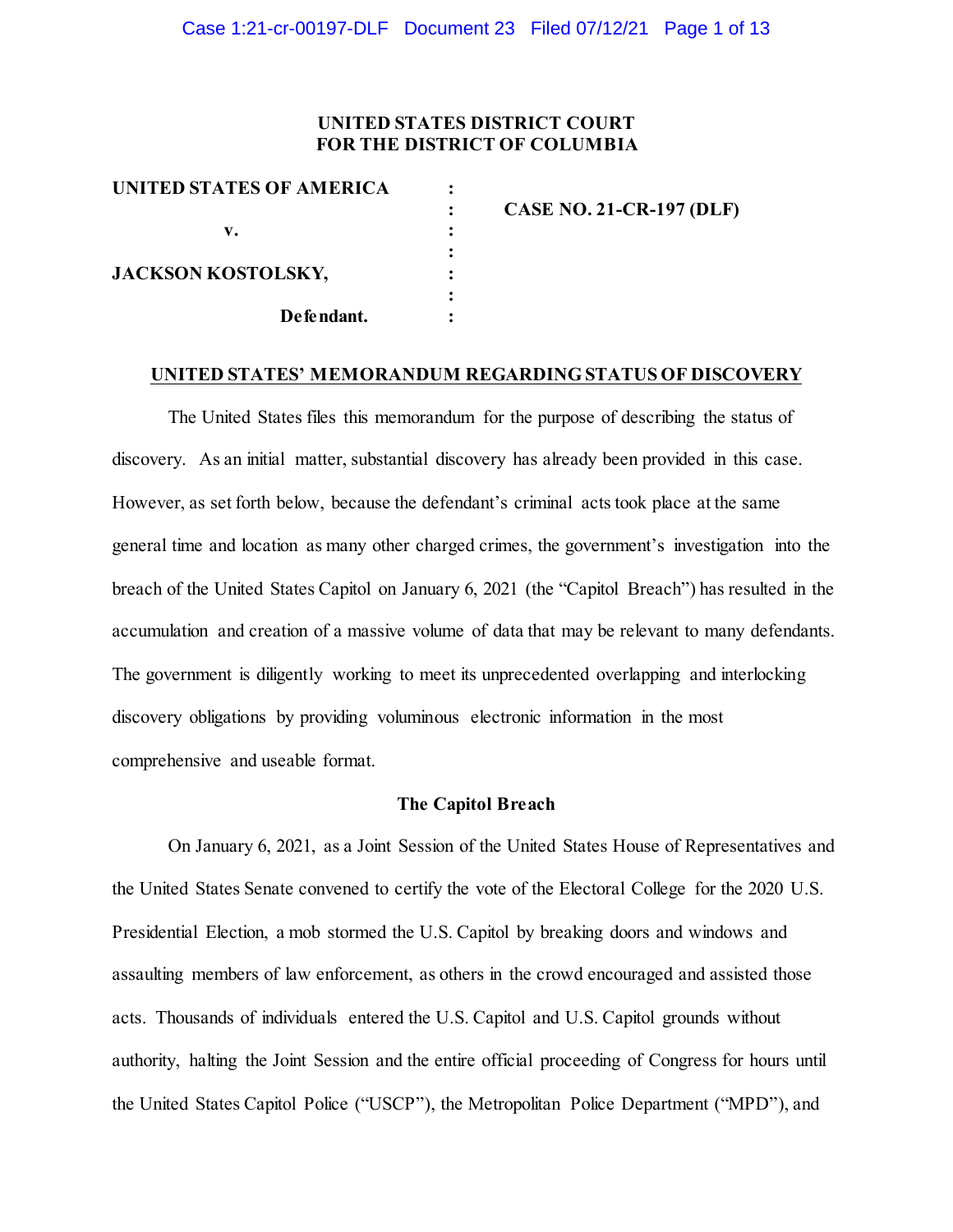### Case 1:21-cr-00197-DLF Document 23 Filed 07/12/21 Page 2 of 13

other law enforcement agencies from the city and surrounding region were able to clear the Capitol of rioters and to ensure the safety of elected officials. This event in its entirety is hereinafter referred to as the "Capitol Breach."

Defendant Kostolsky was charged by Complaint, then Information, alleging violations of Title 18, U.S.C.  $\S$ [\statifurnational 13(a)(2), and Title 40, U.S.C.  $\S$ [\statifurnational 13(G), as more thoroughly laid out in the Statement of Facts accompanying the Complaint.

### **Scope of Investigation**

The investigation and prosecution of the Capitol Breach will be the largest in American history, both in terms of the number of defendants prosecuted and the nature and volume of the evidence. In the six months since the Capitol was breached, over 500 individuals located throughout the nation have been charged with a multitude of criminal offenses, including but not limited to conspiracy, tampering with documents or proceedings, destruction and theft of government property, obstruction of law enforcement during civil disorder, assaults on law enforcement, obstruction of an official proceeding, engaging in disruptive or violent conduct in the Capitol or on Capitol grounds, and trespass. There are investigations open in 55 of the Federal Bureau of Investigation's 56 field offices.

#### **Voluminous Materials Accumulated**

The government has accumulated voluminous materials that may contain discoverable information for many, if not all, defendants. An illustrative list of materials accumulated by the government includes:

- o Thousands of hours of closed circuit video ("CCV") from sources including the USCP, MPD, and United States Secret Service, and several hundred MPD Automated Traffic Enforcement camera videos;
- o Footage from Cable-Satellite Public Affairs Network (C-SPAN) and other members of the press;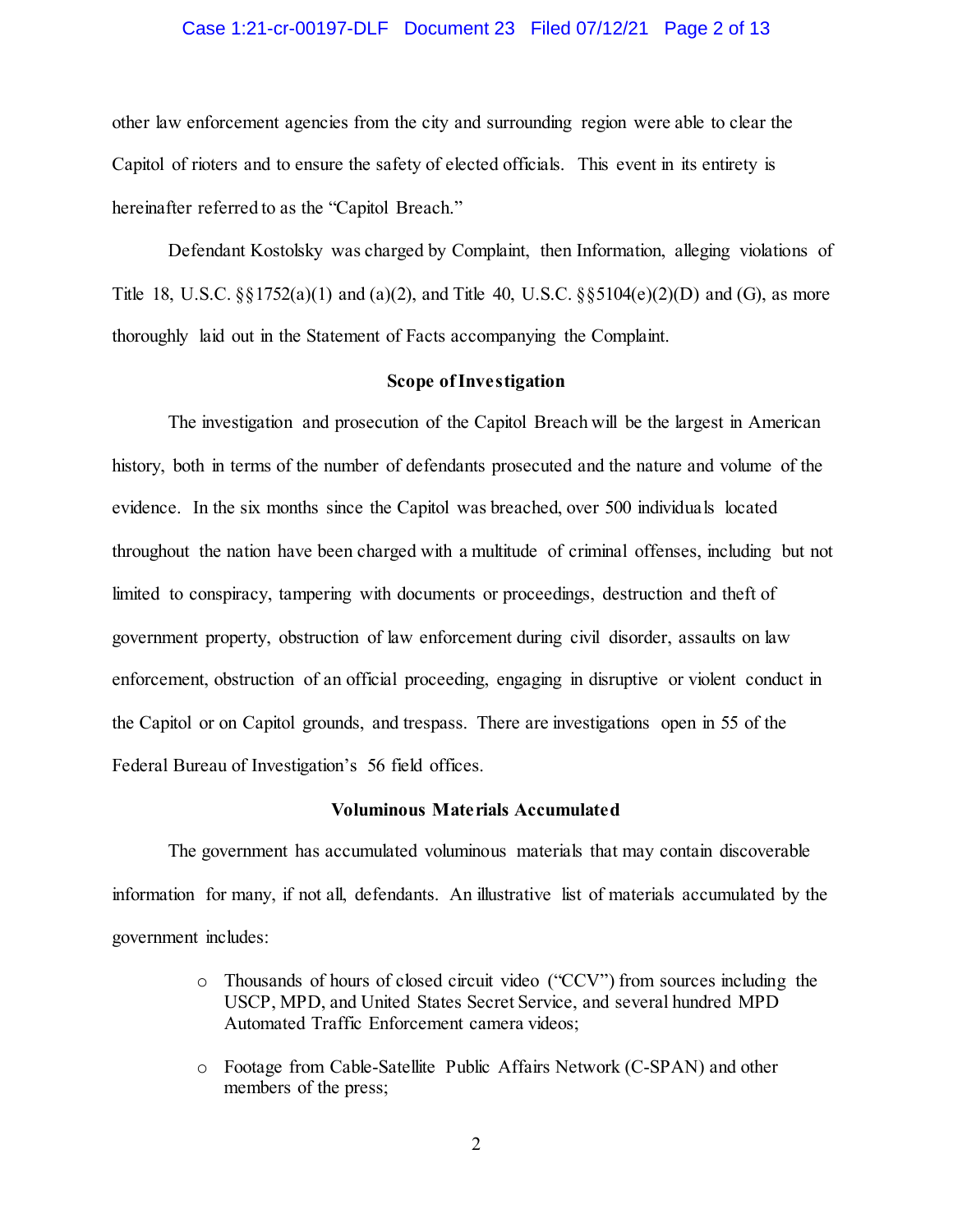- o Thousands of hours of body worn camera ("BWC") footage from MPD, Arlington County Police Department, Montgomery County Police Department, Fairfax County Police Department, and Virginia State Police;
- o Radio transmissions, event chronologies, and, to a limited extent, Global Positioning Satellite ("GPS") records for MPD radios;
- o Hundreds of thousands of tips, including at least 237,000 digital media tips;
- o Location history data for thousands of devices present inside the Capitol (obtained from a variety of sources including two geofence search warrants and searches of ten data aggregation companies);
- o Subscriber and toll records for hundreds of phone numbers;
- o Cell tower data for thousands of devices that connected to the Capitol's interior Distributed Antenna System (DAS) during the Capitol Breach (obtained from the three major telephone companies);
- o A collection of over one million Parler posts, replies, and related data;
- o A collection over one million Parler videos and images (approximately 20 terabytes of data);
- o Damage estimates from multiple offices of the U.S. Capitol;
- o A multitude of digital devices and Stored Communication Act ("SCA") accounts; and
- o Responses to grand jury subpoenas, of which over 6,000 have been issued, seeking documents such as financial records, telephone records, electronic communications service provider records, and travel records.

We are still collecting and assembling materials from the numerous entities who were involved

in the response to the Breach, and we are still investigating – which means the amount of data

(phones, devices, legal process, investigative memoranda) is growing.

### **Voluminous Legal Process and Investigative Memoranda**

In addition to the materials collected, tens of thousands of documents have been

generated in furtherance of the investigation, to include interviews of subjects, witnesses, tipsters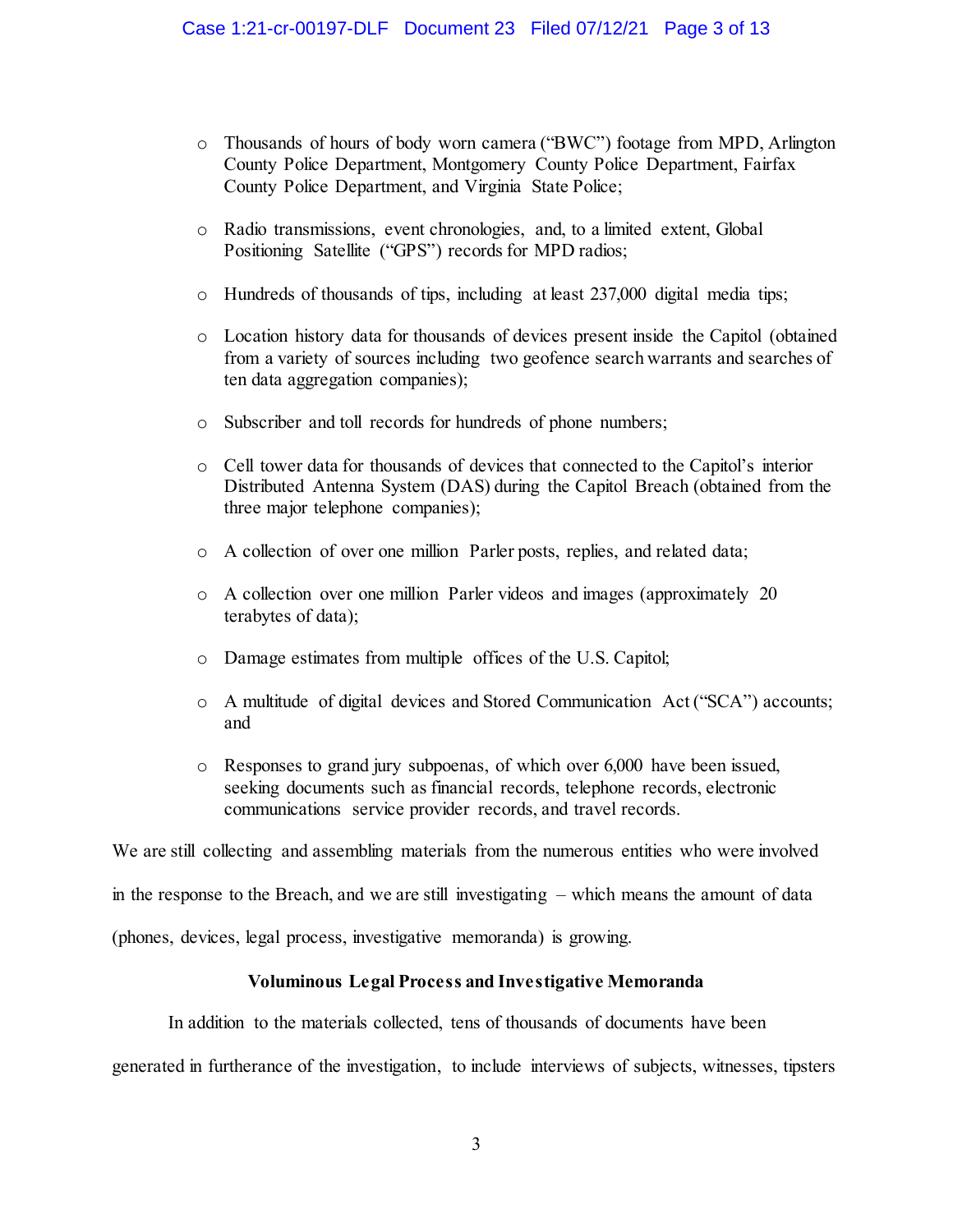### Case 1:21-cr-00197-DLF Document 23 Filed 07/12/21 Page 4 of 13

and officers; investigations into allegations concerning officer conduct on January 6; source reports; evidence collection reports; evidence analysis reports; chain-of-custody documents; legal documents including preservation letters, subpoenas, 2703(d) orders, consent forms, and search warrants; and memoranda of investigative steps taken to evaluate leads or further investigations.

### **Interrelated Crimes and Discovery**

The Capitol Breach involves thousands of individuals inside and outside the Capitol, many of whom overwhelmed and assaulted police. (According to a Washington Post analysis of the events, "the mob on the west side eventually grew to at least 9,400 people, outnumbering officers by more than 58 to one.") *See* 

### *https://www.washingtonpost.com/investigations/interactive/2021/dc-police-records-capitol-*

*riot/?itid=sf\_visual-forensics*. The cases clearly share common facts, happening in generally the same place and at the same time. Every single person charged, at the very least, contributed to the inability of Congress to carry out the certification of our Presidential election.

These circumstances have spawned a situation with overlapping and interlocking discovery obligations. Many defendants may be captured in material that is not immediately obvious and that requires both software tools and manual work to identify, such as video and photos captured in the devices and SCA accounts of other subjects. Accordingly, the defense is generally entitled to review all video or photos of the breach whether from CCV, BWC or searches of devices and SCA accounts. Notably, we have received a number of defense requests for access to such voluminous information, and requests for the government to review the entirety of the law enforcement files related to this investigation. For example, in support of a motion to compel access to all of the footage, one such counsel stated: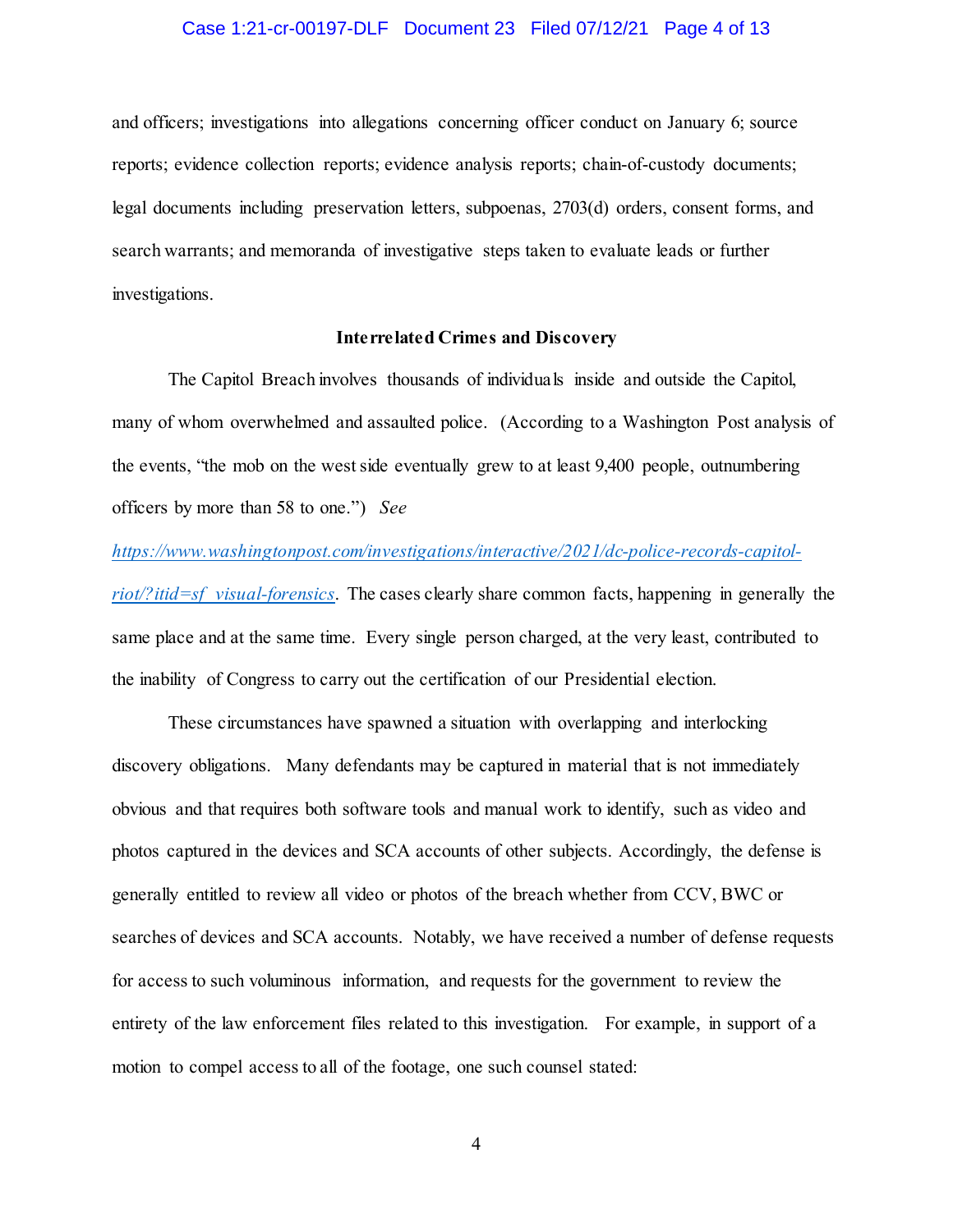The events of January 6, 2021 were memorialized to an extent rarely, if ever, experienced within the context of federal criminal cases. The Government itself has a wealth of surveillance video footage. Virtually every attendee in and around the Capitol on January 6, 2021 personally chronicled the events using their iPhone or other similar video device. Many of the attendees posted their video on one or more social media platforms. Many held their videos close to their vests resulting in little if any publication of same. News media outlets from around the world captured video footage. Independent media representative from around the world captured video footage. Intelligence and law enforcement personnel present at the Capitol on January 6, 2021 also captured video footage of events of the day. By the Government's own admission, the Government has an overwhelming amount of video footage of the events of January 6, 2021. During the handlings of January 6 cases, the Government has garnered and continues to garner access to added video footage from, among other sources, the general public and the defendants themselves. *Upon information and belief, the Government is not capable of vetting, cataloging and determining materiality of the video footage such as to ensure that disclosure of same is timely made in all cases to which the footage is material for disclosure purposes.* The "information and belief" in this regard is a function of the undersigned counsel's personal knowledge relative to footage given to the Government, familiarity with other January 6 cases both as counsel for other January 6 defendants and as counsel familiar with other counsel representing January 6 defendants and the understanding that the footage provided to the Government does not appear to have been produced to other defendants whose cases warrant similar disclosure by the Government of material evidence. *Defendant has requested the Government confirm whether there is a single repository for all video footage amassed relative to the events at the Capitol on January 6, 2021 and, further, has requested access to same for inspection and examination for determination of materiality and disclosure of the Government's protocol to determine materiality.*

*United States v. Jacob Chansley*, 21-cr-00003 (RCL) (Document No. 58)(emphasis added).

Examples of additional similar discovery requests we have received in Capitol Breach cases are

quoted in Exhibit A, attached hereto.

### **Early Establishment of Discovery Team**

Shortly after the Capitol Breach, the U.S. Attorney's Office established a Capitol Breach

Discovery Team to create and implement a process for the production of discovery in January 6

cases. The Discovery Team is staffed by federal prosecutors who have experience in managing

complex investigations involving voluminous materials, Department of Justice experts in project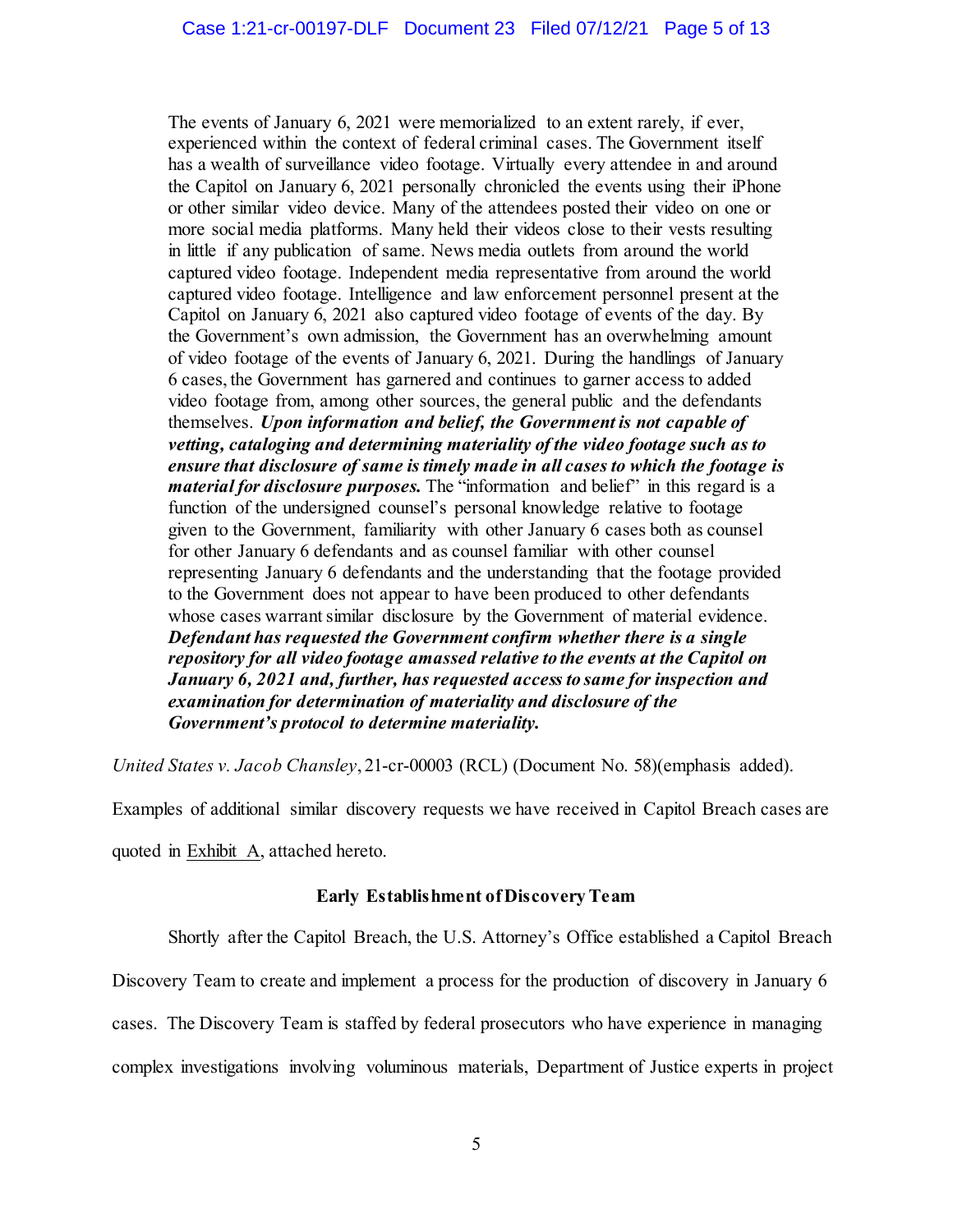### Case 1:21-cr-00197-DLF Document 23 Filed 07/12/21 Page 6 of 13

management and electronic discovery management, and a lead discovery agent from the Federal Bureau of Investigation. Members of the Discovery Team consult regularly with Department of Justice subject matter experts, including Associate Deputy Attorney General and National Criminal Discovery Coordinator Andrew Goldsmith. As discussed further below, members of the Discovery Team also meet and confer on a regular basis with Federal Public Defender ("FPD") leadership and electronic discovery experts.

### **Recognition of Need for Vendor Promptly Addressed**

Following the Capitol Breach, the United States recognized that due to the nature and volume of materials being collected, the government would require the use of an outside contractor who could provide litigation technology support services to include highly technical and specialized data and document processing and review capabilities. The government drafted a statement of work, solicited bids, evaluated them, and selected a vendor. This was an unprecedented undertaking which required review at the highest levels of the Department of Justice and was accomplished as quickly as possible.

On or about May 28, 2021, the government contracted Deloitte Financial Advisory Services, LLP ("Deloitte"), a litigation support vendor with extensive experience providing complex litigation technology services, to assist in document processing, review and production of materials related to the Capitol Breach. As is required here, Deloitte furnishes secure, complex, and highly technical expertise in scanning, coding, digitizing, and performing optical character recognition – as well as processing, organizing, and ingesting a large volume of Electronically Stored Information ("ESI") and associated metadata in document review platforms – which is vital to the United States' ability to review large data/document productions and is essential to our ability to prosecute these cases effectively.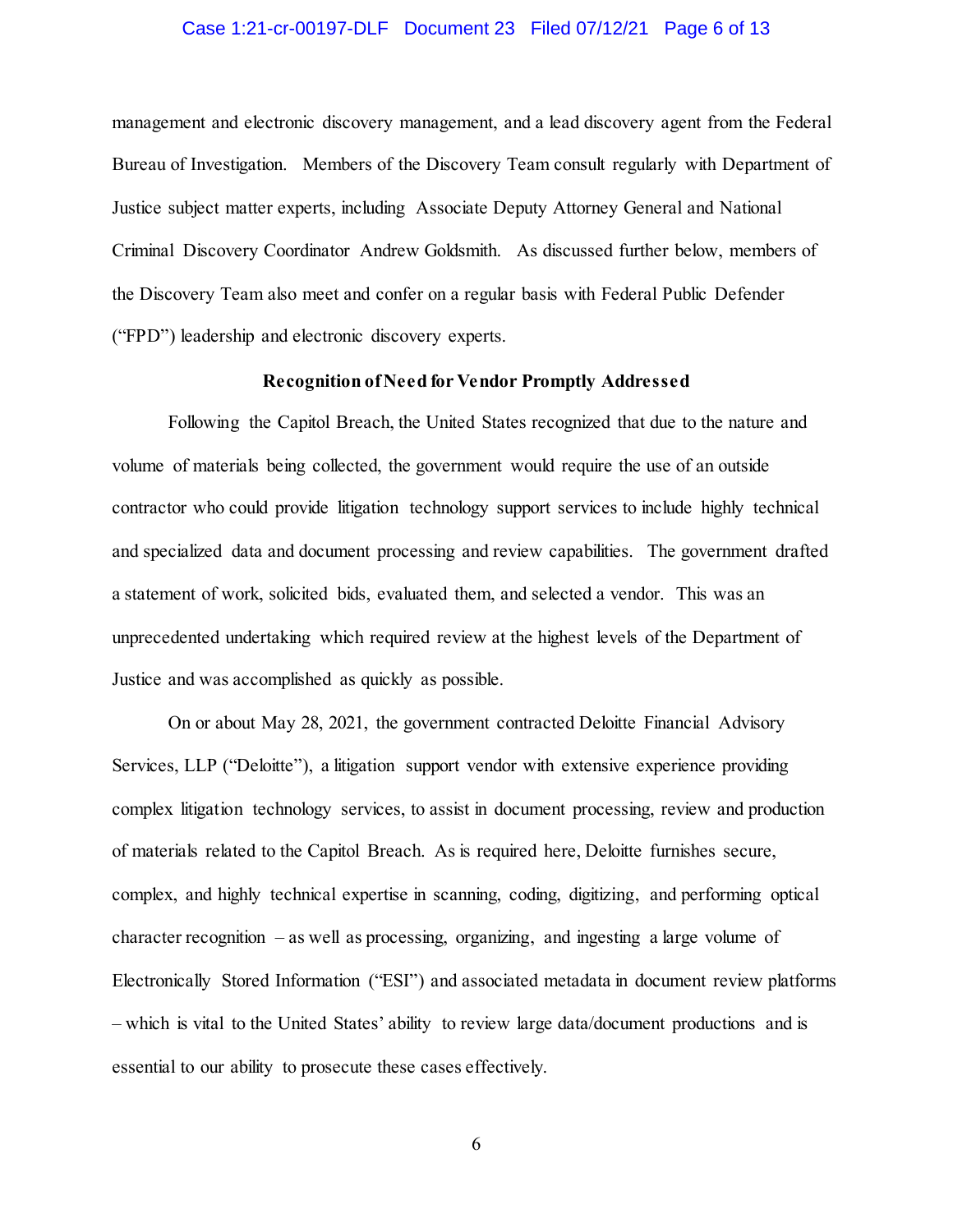### **Implementation of Contract with Deloitte**

We have already begun transferring a large volume of materials to Deloitte (as of July 7, 2021, over 200 disks of data and 34,000 USCP records), who is populating the database. Specific processing workflows and oversight are being established between the United States Attorney's Office and the vendor. We have already coordinated with Deloitte to use various tools to identify standard categories of Personal Identifying Information ("PII") and to redact them. Once the database is accessible, we will begin systematically reviewing materials for potentially discoverable information, tagging when possible (e.g., video by a location or type of conduct, interviews describing a particular event), and redacting when necessary. Among other things, the vendor is also building a master evidence tracker to assist us in keeping records of what is provided to us and what is ultimately produced, which is part of our approach to a defensible discovery protocol.

#### **Systematic Reviews of Voluminous Materials**

We are implementing and continuing to develop processes and procedures for ensuring that voluminous materials have been and will continue to be systematically reviewed for information that, *inter alia,* may be material to the defense, e.g.:

- o Comparing all known identifiers of any charged defendant against tips, Parler data, ad tech data, cell tower data, and geofence data; and
- o Searching all visual media (such as CCV, BWC, social media or device search results) – the collection of which grows on a regular basis – against known images of charged defendants.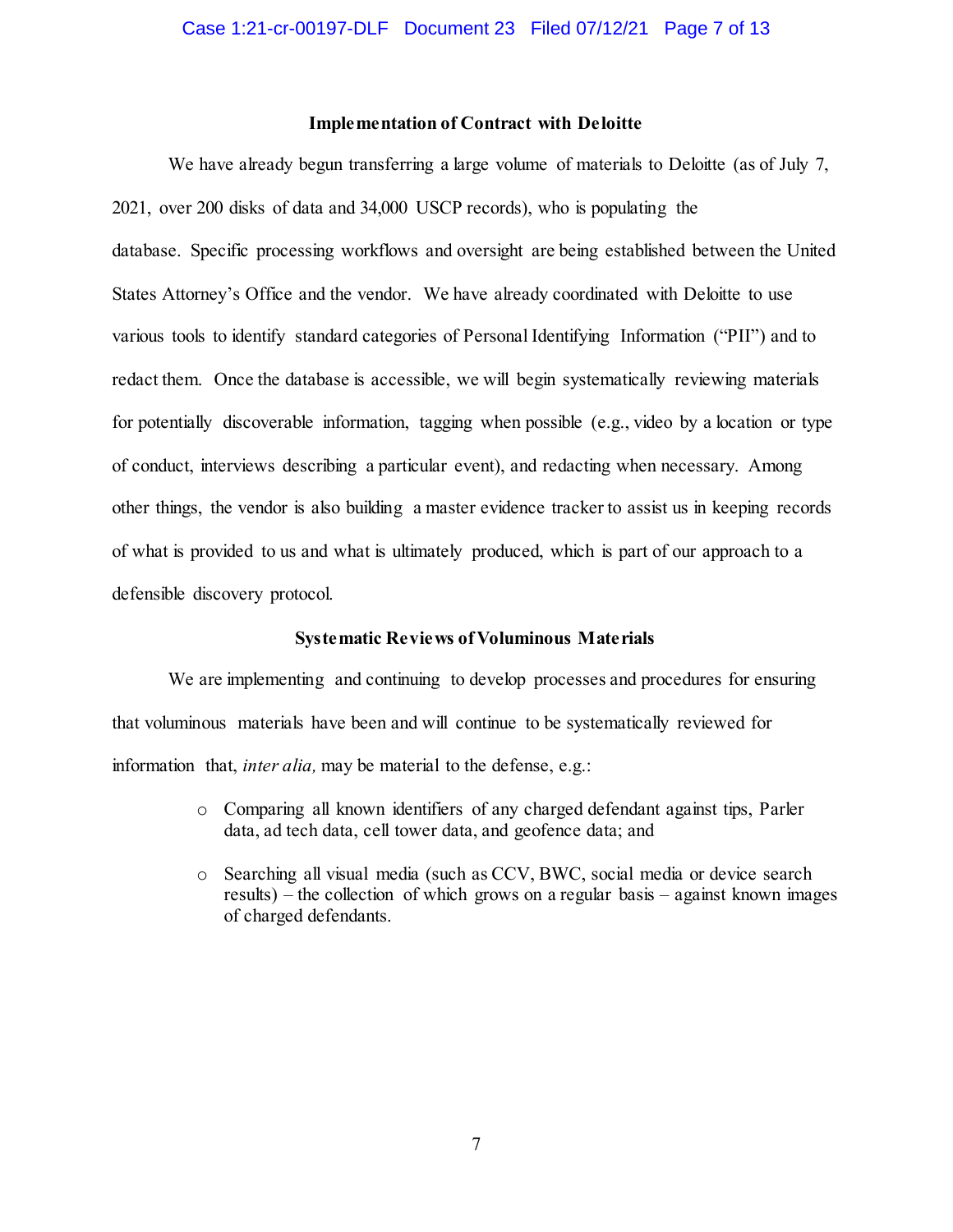### **Certain Specific Defense Requests**

Multiple defense counsel have inquired about investigations into officers who were

*alleged* to have been complicit in the January 6 Capitol Breach. We have received copies of

investigations into officer conduct, have finished reviewing them, and plan to disclose the

relevant materials shortly.

### **Discovery Already Provided**

Between March 16, 2021 and July 12, 2021, initial discovery has been sent to the defense which included:

- Serial 7-1A 001 Criminal History
- Serial 7-1A 002 Driver's License
- Serial 7-1A 007 Firearm Purchases
- Serial 9 execution of cell phone SW
- Serial 11 execution of cell phone SW
- Serial 11\_1A\_008\_001 receipt for cell phone
- Serial 10\_1A\_007\_0016 through \_0027 Photographs from defendant's cell phone taken pursuant to the search warrant
- Serial 10 1A 007 001, 004 and 005 Videos from your client's cell phone
- New York Times photograph of defendant, and accompanying article.
- Two disks containing download of defendant's cell phone
- Serial 1: tip
- Serial 4: interview of family member
- Serial 5: interview of defendant
- Serial 12: Interview of a witness
- Serial 17; 17\_1A\_0013\_001: Defendant's arrest and statement
- Serial 26: interview
- Serial 28: interview
- Serial 31 and Serial 34: Interviews
- Cell Phone Warrant documents:
- Serial 8 1A 006 001 Signed cell phone SW EDPA
- Serial 11\_1A\_009\_001 cell phone SW return with attachment A
- Kostolsky Phone SW\_001\_EDPA
- NY Times picture with Certificate of authenticity from Custodian of Records
- The agent's analysis of telephone download within the scope of the warrant;
- Two Capitol police surveillance videos and screen shots marked HIGHLY SENSITIVE
- Geofence map and corresponding 302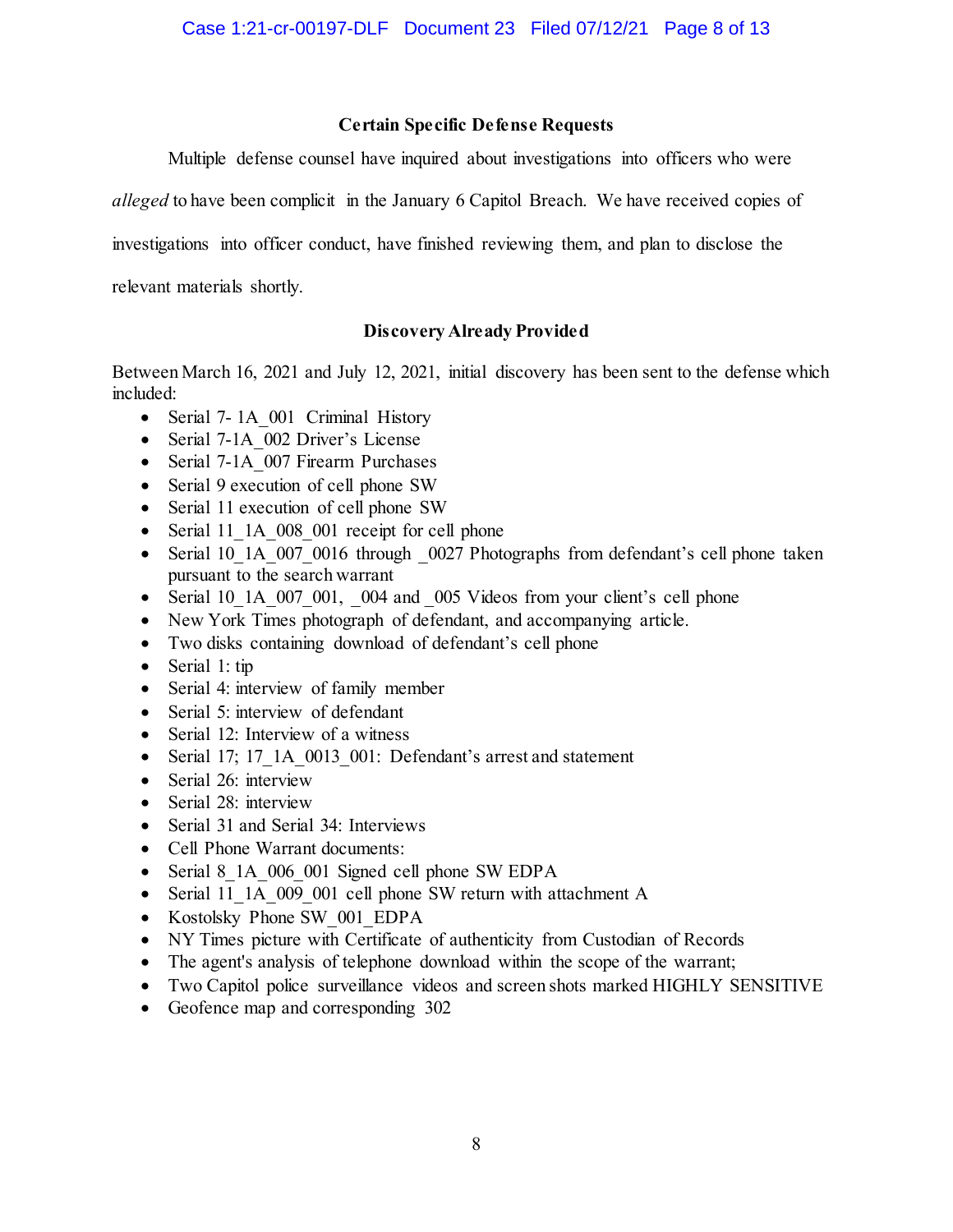### Case 1:21-cr-00197-DLF Document 23 Filed 07/12/21 Page 9 of 13

We have also already arranged six opportunities for defense counsel and an investigator to walk through the crime scene, which required the USCP to obtain the approval of many different Congressional offices to obtain access to various areas that are relevant to the charges being brought. Counsel has taken advantage of this opportunity.

### **Complexities Require Careful Consideration**

Producing discovery in a meaningful manner and balancing complex legal-investigative and technical difficulties takes time. We want to ensure that all defendants obtain meaningful access to voluminous information that may contain exculpatory material, and that we do not overproduce or produce in a disorganized manner. That means we will review thousands of investigative memoranda, even if there is a likelihood they are purely administrative and not discoverable, to ensure that disclosures are appropriate.

### *Legal-Investigative Considerations*

We must also carefully ensure we are adequately protecting the privacy and security interests of witnesses and subjects from whom those materials were derived. For example, we cannot allow a defendant's PII to be disseminated – without protection – to hundreds of others. Similarly, we cannot allow personal contact information for Congressional members, staffers, and responding police officers – targets and victims of these crimes – whose phones may have connected to the Capitol's DAS network to inadvertently be produced. We also must protect Law Enforcement Sensitive materials by ensuring they are carefully reviewed for discoverability and, if they are discoverable, that they are disclosed in an appropriate manner. We continue to develop workable paradigm for disclosing a vast amount of Capitol CCV while ensuring that the Capitol's security is maintained. We are also scrupulously honoring defendants' attorney-client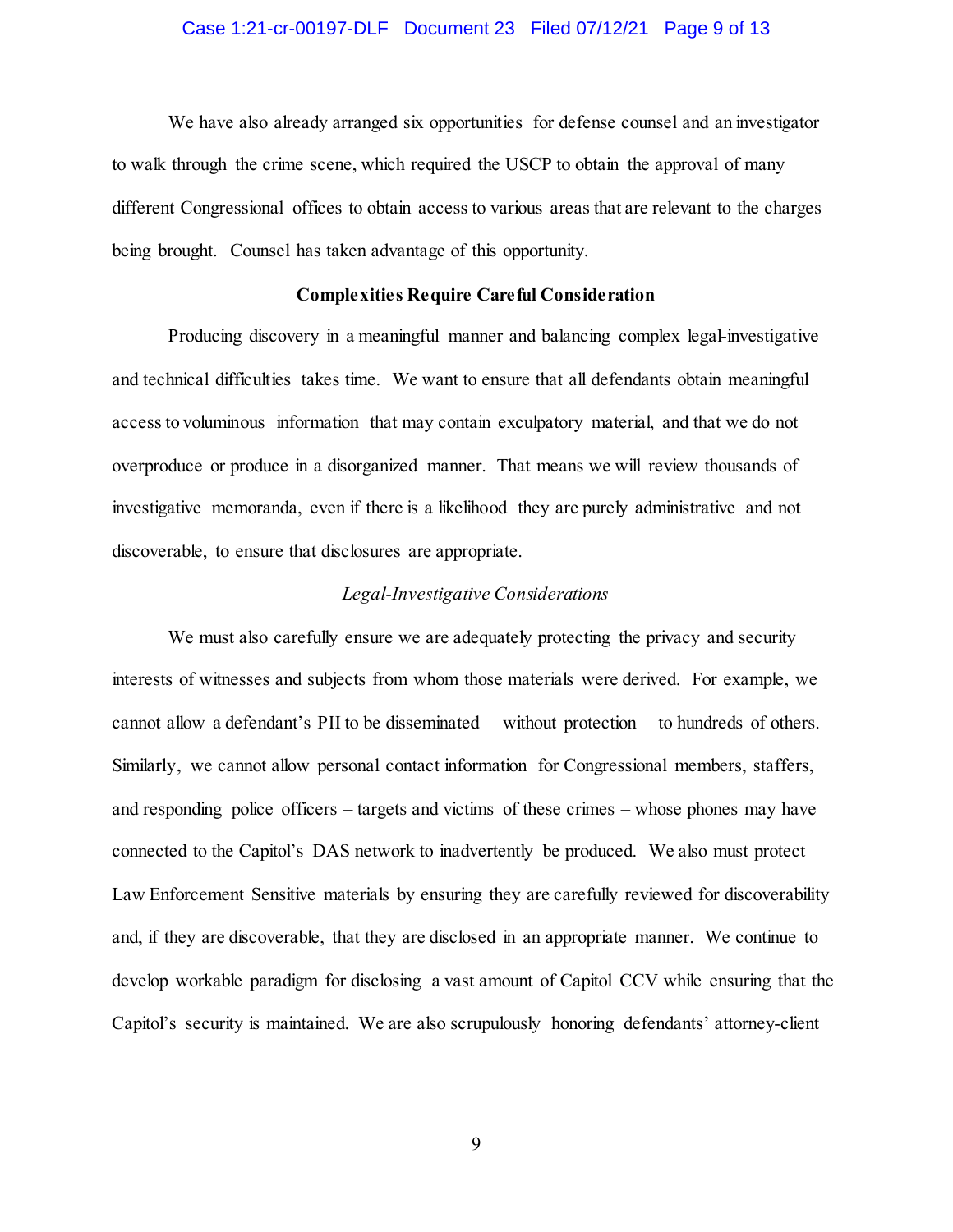### Case 1:21-cr-00197-DLF Document 23 Filed 07/12/21 Page 10 of 13

privilege by employing a filter team that is continually reviewing devices and accounts for potentially privileged communications.

### *Technological Considerations*

A large volume of the information that has been collected consists of ESI. ESI frequently contains significant metadata that may be difficult to extract and produce if documents are not processed using specialized techniques. Metadata is information about an electronic document and can describe how, when and by whom ESI was created, accessed, modified, formatted, or collected. In the case of a document created with a word processing program, for example, metadata may include the author, date created, and date last accessed. In the case of video footage, metadata may identify the camera that was used to capture the image, or the date and time that it was captured. Metadata may also explain a document's structural relationship to another document, e.g., by identifying a document as an attachment to an investigative memoranda.

Processing, hosting, and production of the voluminous and varied materials described above, to include the preservation of significant metadata, involves highly technical considerations of the document's source, nature, and format. For example, the optimal type of database for hosting and reviewing video footage may differ from the optimal type of database for hosting investigative memoranda. Similarly, a paper document, a word processing document, a spreadsheet with a formula, video footage from a camera, or video footage associated with a proprietary player may each require different types of processing to ensure they are captured by database keyword searches and produced with significant metadata having been preserved.

### **Involving Defense Counsel in Voluminous Discovery Plan**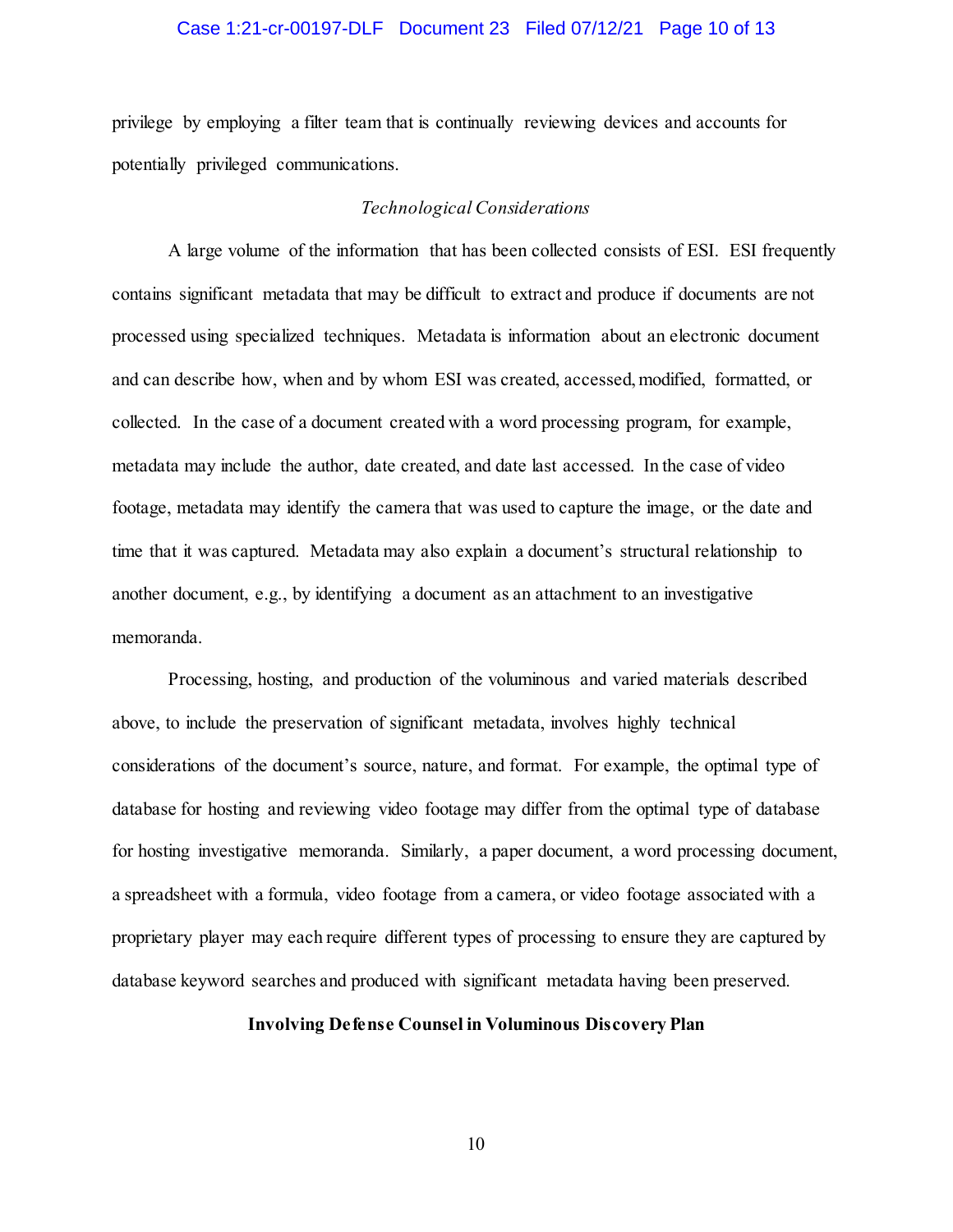### Case 1:21-cr-00197-DLF Document 23 Filed 07/12/21 Page 11 of 13

The Discovery Team regularly meets with FPD leadership and technical experts with respect to discovery issues. Given the volume of information that may be discoverable, FPD is providing input regarding formats that work best with the review tools that Criminal Justice Act panel attorneys and Federal Defender Offices have available to them. Due to the size and complexity of the data, we understand they are considering contracting with third party vendors to assist them (just as the United States Attorney's Office has done for this matter). So as to save defense resources and to attempt to get discovery more quickly to defense counsel, there were efforts made to see if FPD could use the same vendor as the United States Attorney's Office to set up a similar database as the government is using for reviewing the ESI, but for contractual and technical reasons we have recently learned that was not feasible. We are in the on-going process of identifying the scope and size of materials that may be turned over to FPD with as much detail as possible, so that FPD can obtain accurate quotes from potential database vendors. It is hoped that any databases or repositories will be used by FPD offices nationwide that are working on Capitol Breach cases, counsel that are appointed under the Criminal Justice Act, and retained counsel for people who are financially unable to obtain these services. A database will be the most organized and economical way of ensuring that all counsel can obtain access to, and conduct meaningful searches upon, relevant voluminous materials, e.g., thousands of hours of body worn camera and Capitol CCV footage, and tens of thousands of documents, including the results of thousands of searches of SCA accounts and devices.

### **Compliance with Recommendations Developed by the Department of Justice and Administrative Office of the U.S. Courts Joint Working Group on Electronic Technology**

As is evidenced by all of the efforts described above, the United States is diligently working to comply with the *Recommendations for Electronically Stored Information (ESI) Discovery Production* developed by the Department of Justice and Administrative Office of the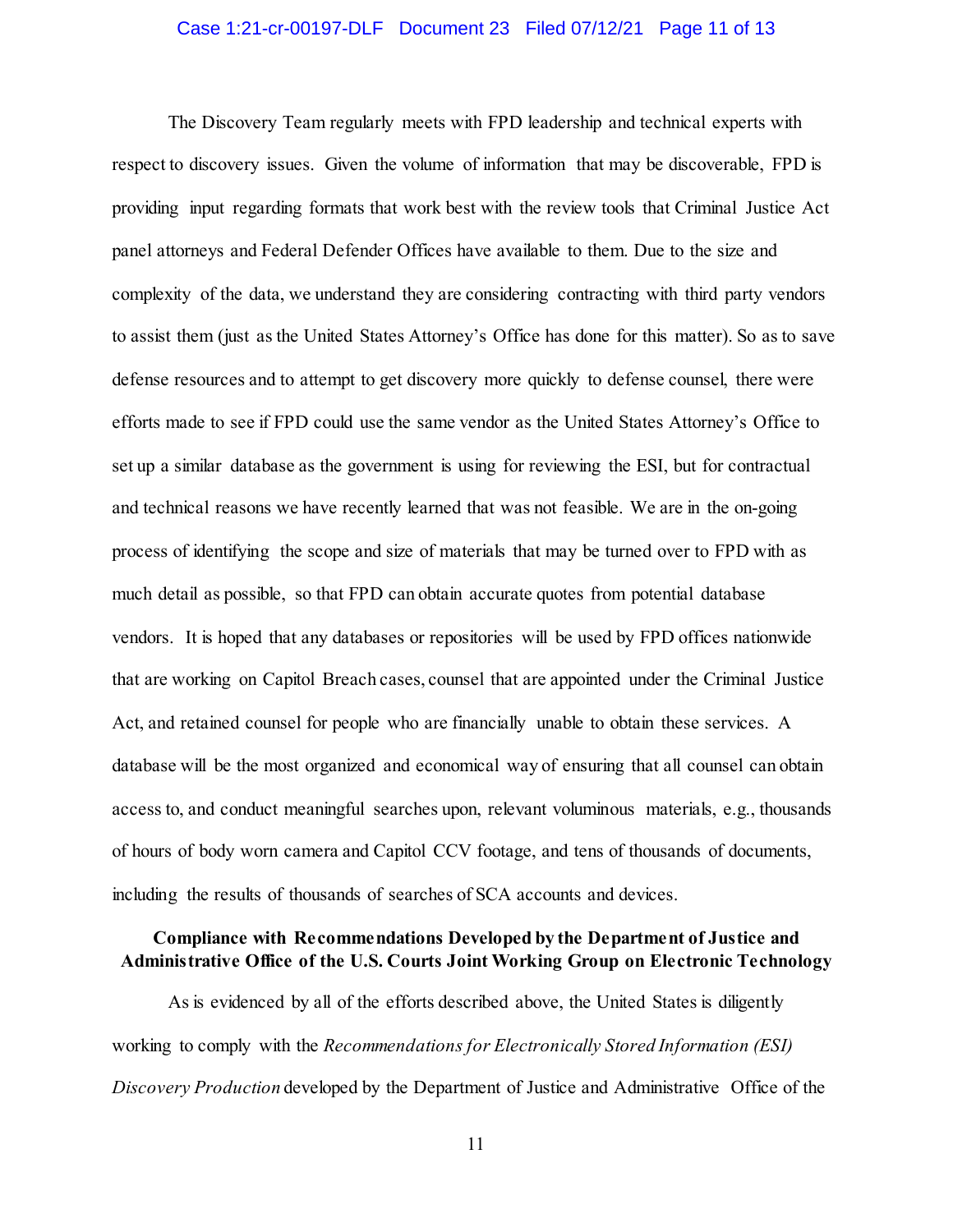### Case 1:21-cr-00197-DLF Document 23 Filed 07/12/21 Page 12 of 13

U.S. Courts Joint Working Group on Electronic Technology in the Criminal Justice System in February 2012.1 *See https://www.justice.gov/archives/dag/page/file/913236/download.* For example, we are: (1) including individuals with sufficient knowledge and experience regarding ESI; (2) regularly conferring with FPD about the nature, volume and mechanics of producing ESI discovery; (3) regularly discussing with FPD what formats of production are possible and appropriate, and what formats can be generated and also maintain the ESI's integrity, allow for reasonable usability, reasonably limit costs, and if possible, conform to industry standards for the format; (4) regularly discussing with FPD ESI discovery transmission methods and media that

l

<sup>1</sup> These *Recommendations* are explicitly referenced in the Advisory Committee Note to Rule 16.1. Importantly, the two individuals primarily responsible for developing the Recommendations are Associate Deputy Attorney General Andrew Goldsmith, who (as noted earlier) is working closely with the prosecution's Discovery Team, and Sean Broderick, the FPD's National Litigation Support Administrator, who is playing a similar role for the D.C. Federal Defender's Office on electronic discovery-related issues. Messrs. Goldsmith and Broderick have a long history of collaborating on cost-effective ways to address electronic discovery-related issues, which undoubtedly will benefit all parties in this unprecedented undertaking.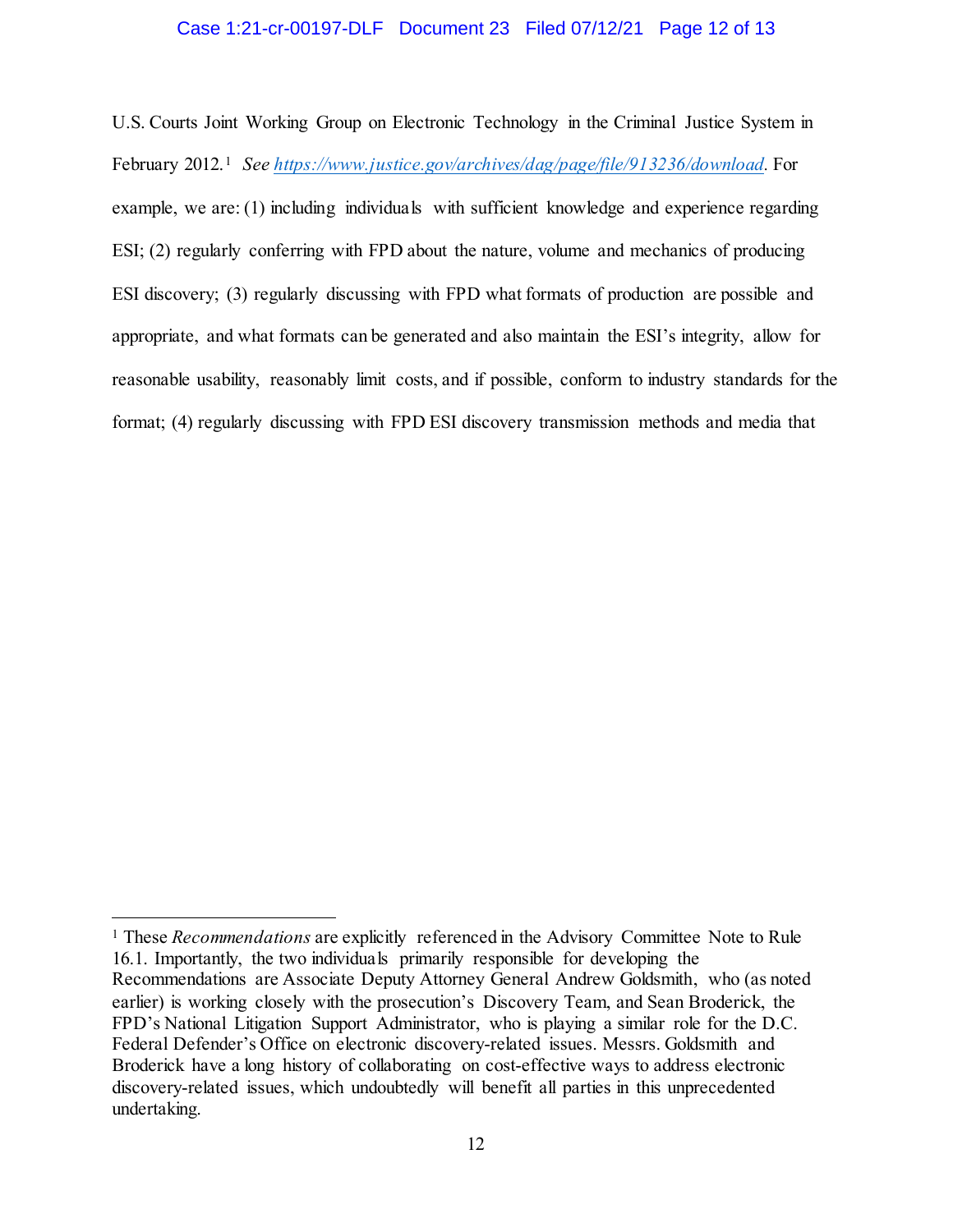promote efficiency, security, and reduced costs; and (5) taking reasonable and appropriate

measures to secure ESI discovery against unauthorized access or disclosure.

Respectfully submitted,

CHANNING D. PHILLIPS

Acting United States Attorney DC Bar No. 415793

By:  $\frac{1}{s}$  /s/ MONA LEE M. FURST Assistant United States Attorney KS Bar No. 13162 1200 Epic Center 301 N. Main Wichita, KS 67202 Mona.Furst@usdoj.gov (316) 269-6537

By:  $/s/$ 

EMILY A. MILLER Capitol Breach Discovery Coordinator DC Bar No. 462077 555 Fourth Street, N.W., Room 5826 Washington, DC 20530 Emily.Miller2@usdoj.gov  $(202)$  252-6988

By:  $/s/$ 

GEOFFREY A. BARROW Capitol Breach Discovery Team, Detailee DC Bar No. 462662 1000 Southwest Third Avenue, Suite 600 Portland, Oregon 97204 Geoffrey.Barrow@usdoj.gov (503) 727-1000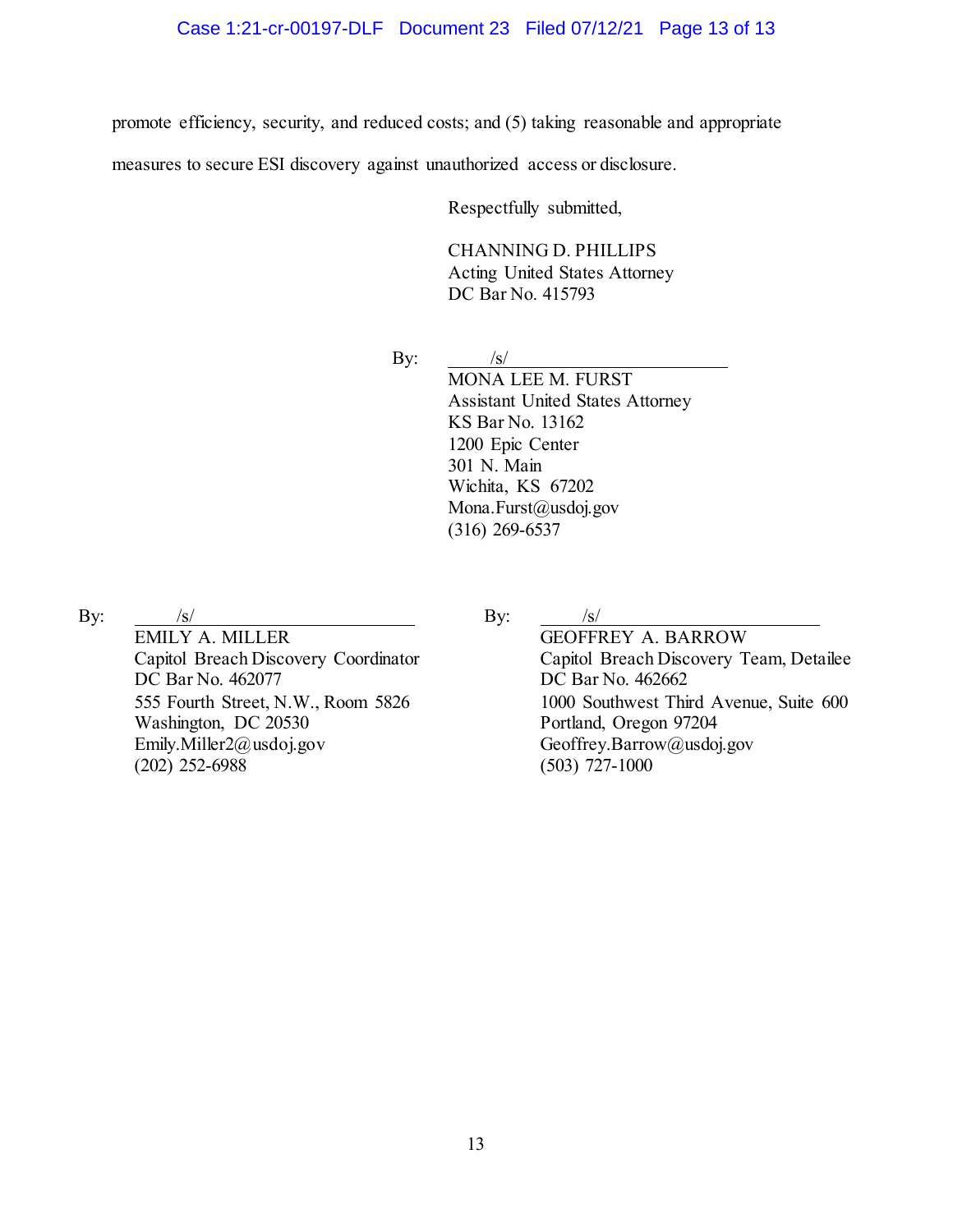# Case 1:21-cr-00197-DLF Document 23-1 Filed 07/12/21 Page 1 of 2

# **EXHIBIT A Additional Examples of Defense Discovery Requests**

| $\boxed{1}$    | "Videos in the government's possession that filmed the interior of the capital building from approximately 2:50 PM to 3:35 PM on<br>January 6, 2021."                                                                                                                                                                                                                                                                                                                                                                                                                                                                                   |
|----------------|-----------------------------------------------------------------------------------------------------------------------------------------------------------------------------------------------------------------------------------------------------------------------------------------------------------------------------------------------------------------------------------------------------------------------------------------------------------------------------------------------------------------------------------------------------------------------------------------------------------------------------------------|
| $\overline{2}$ | "[A]ll photographs or video footage obtained or confiscated by the government from outside sources during the investigation of<br>this case are material to the defense's preparation."                                                                                                                                                                                                                                                                                                                                                                                                                                                 |
| $\overline{3}$ | "Our position is that the government must identify any evidence it believes to capture [defendant], regardless of whether it intends<br>to rely on the same in its case in chief."                                                                                                                                                                                                                                                                                                                                                                                                                                                      |
| $\overline{4}$ | "Copies of any and all documents, photographs, and video received by the U.S. Attorney's office and/or Metropolitan Police<br>Department or any other law enforcement agency from any law enforcement officer or prosecutor from any other jurisdiction<br>regarding this case."                                                                                                                                                                                                                                                                                                                                                        |
| $\overline{5}$ | "I write to request that the United States review the contents of the FBI's "I" drive and disclose any and all exculpatory evidence<br>identified therein."                                                                                                                                                                                                                                                                                                                                                                                                                                                                             |
| 6              | "Network news outlets aired footage of one or more Officers directing protestors towards doors and seemingly invited them to<br>enter the building -- this is Brady material for our clients."                                                                                                                                                                                                                                                                                                                                                                                                                                          |
| 7              | "The discovery I'm requesting is all video and/or audio footage in which Capitol Police and any other Gov't officials or agents<br>remove barriers and/or interact with protestors who entered the Capitol or gained access to the patios or other structures connected<br>to the Capitol building complex."                                                                                                                                                                                                                                                                                                                            |
| $\overline{8}$ | "This request also includes any video footage, including from cameras owned by MPD (crime and red light) and DDOT (which are<br>operated and maintained by MPD, and to which MPD has access), as well as any footage that government actors reviewed. This<br>request also includes any video footage from MPD District where the defendant was taken, and all body worn camera footage that<br>may have captured any portion of the alleged incident, investigation or arrest of my client."                                                                                                                                           |
|                | "The request includes all Body Worn Camera (BWC) footage from all offices involves in any and all searchers, arrests, and<br>investigations associated with this case and/ or labels with the CCN Number associated with this case; information that will permit<br>undersigned counsel to identify the officer wearing the BWC; metadata related to any and all BWC footage; information from the<br>AUSA's office and/or MPD specifying any edits or redactions made to the footage and the corresponding justifications. Please also<br>provide the access logs for the BWC footage for any and all officers involved in this case." |
| 9              | "All photographs, including those of the defendant, sketches, diagrams, maps, representations or exhibits of any kind, that<br>relate to this case, regardless of whether the government intends to introduce them in its case-in-chief  Including all video<br>recordings related to the January 6, 2021 events."                                                                                                                                                                                                                                                                                                                      |
| 10             | "I further request that you review all documentation related to or generated in connection with this case that may be outside of the<br>government's official case file (e.g., materials in the FBI's "I-Drive" or other similar repositories of investigation documents in the<br>possession of federal or local agencies or law enforcement authorities."                                                                                                                                                                                                                                                                             |